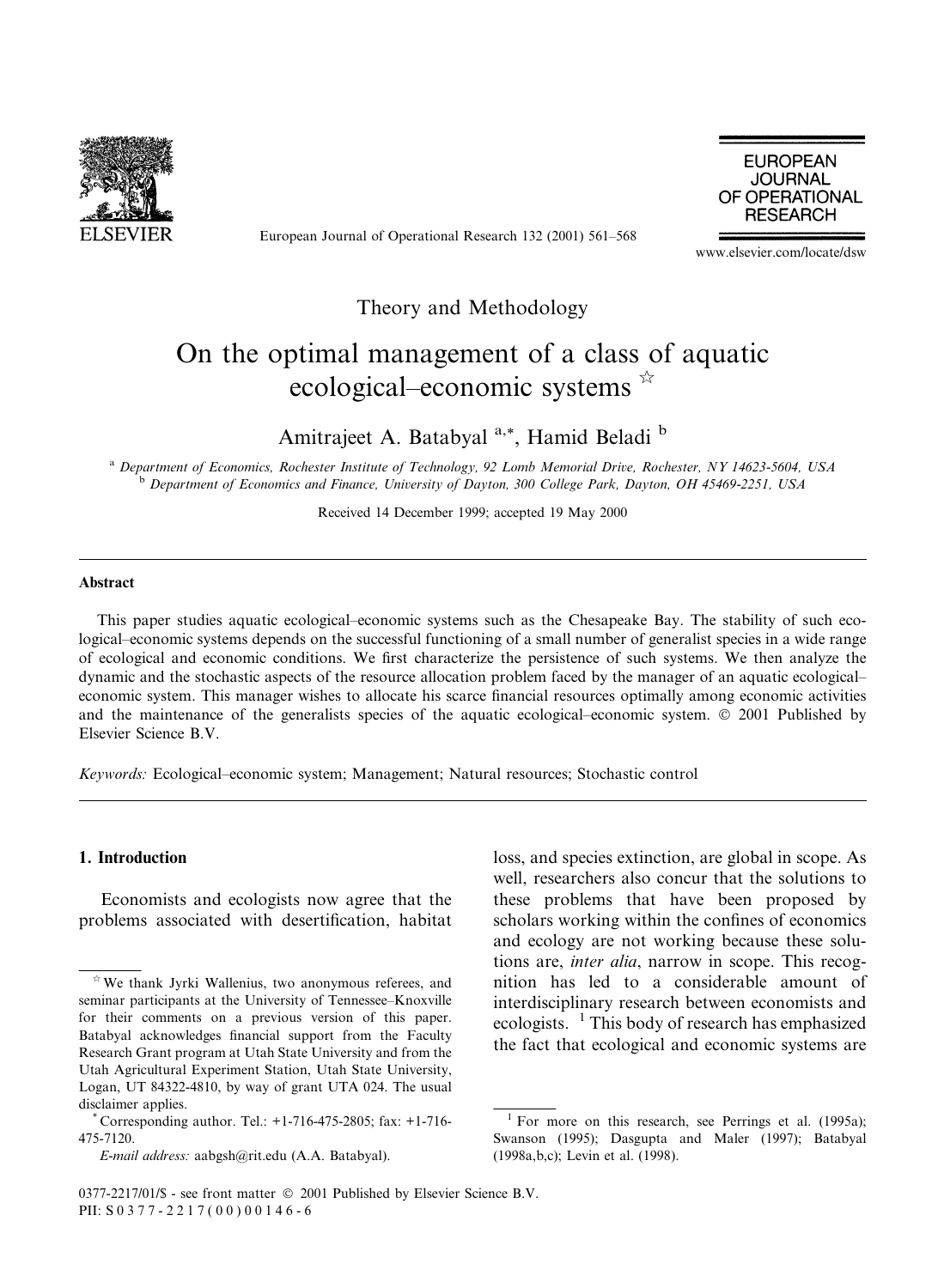jointly determined. The clear implication of this is that if we are to truly comprehend the many interdependencies between such systems, then we must study these systems jointly.

Despite the significance of this implication, a number of issues relating to the functioning of jointly determined ecological-economic systems remain poorly understood. Consequently, the objective of this paper is to study aspects of the stability and the optimal management of a class of aquatic ecological-economic systems; examples include coastal and estuarine ecological–economic systems such as the Chesapeake Bay in USA. As Costanza et al. (1995) have noted, the distinguishing feature of these ecological-economic systems is that their stability depends on the successful functioning of a *small* number of generalist species in a wide range of ecological and economic conditions. In the Chesapeake Bay, for instance, the various species of submerged aquatic vegetation  $2$  make up an important part of this set of generalist species.

There are many ways in which one can think of the stability of an ecological-economic system. Indeed, as Stuart Pimm  $(1991, pp. 13-14)$  has noted, ecologists have used the word stability to refer to a number of different concepts. These concepts include the notions of persistence, resistance, and variability. Because of the many meanings of stability, the question as to which specific meaning one should use in a given situation depends greatly on the context that the researcher is interested in studying. In this paper, we are interested in studying the optimal management of aquatic, i.e., coastal and estuarine ecologicaleconomic systems like the Chesapeake Bay. For these ecological–economic systems, it is essential that management focus on how long the composition of the small number of generalist species (in the Chesapeake Bay the various species of submerged aquatic vegetation), that collectively determine the stability of the ecological-economic system, lasts. Now, persistence refers to "how long" a variable lasts before it is changed to another

value" (Pimm, 1991, p. 21).  $3$  This tells us that the stability concept that we should be concentrating on is persistence. This is the reason for focusing on persistence in this paper.

Although, ecologists and economists have been interested in the management of ecological-economic systems, they have gone about the task of managing such systems in their separate ways, each behaving as if the other did not exist. For instance, O'Neill and Kahn (2000) point out that the current paradigm in ecology views humans as an external disturbance on the natural ecosystem and that the current paradigm in economics sees ecosystems as external to human societies. This way of viewing the world has led economists to think of "the environmental resource-base as an indefinitely large and adaptable capital stock" (Dasgupta, 1996, p. 390, emphasis in original). Similarly, this isolationist attitude to the management of ecological-economic systems has led ecologists to view "the human presence as an inessential component of the ecological landscape. This has enabled them to ignore the character of human decisions and, so, of economics" (Dasgupta, 1996, p. 390). <sup>4</sup>

Fortunately, this unhappy state of affairs has begun to change. In particular, recent research in ecological economics has led to a number of new insights into the management of ecological-economic systems.<sup>5</sup> However, this research and the attendant insights into management that this research has yielded, have both been very recent. Consequently, there are a number of outstanding research questions about the optimal management of jointly determined ecological-economic systems. In this paper, we shall study the following hitherto unanswered question: How should the manager of an ecological-economic system allocate his scarce financial resources so as to optimally manage coastal and estuarine ecological-

 $2$  An example of such a species is epiphytic algae. See Costanza et al. (1995, p. 101) for additional details.

 $3$  An implication of this definition is that persistence is measured in time units.

 $4$  For more on these issues, see the April 2000 issue of **BioScience** 

 $5$  For more on this research, see Perrings et al. (1995b); Perrings (1998); Batabyal (1999a,b, 2000); Dasgupta et al.  $(2000).$